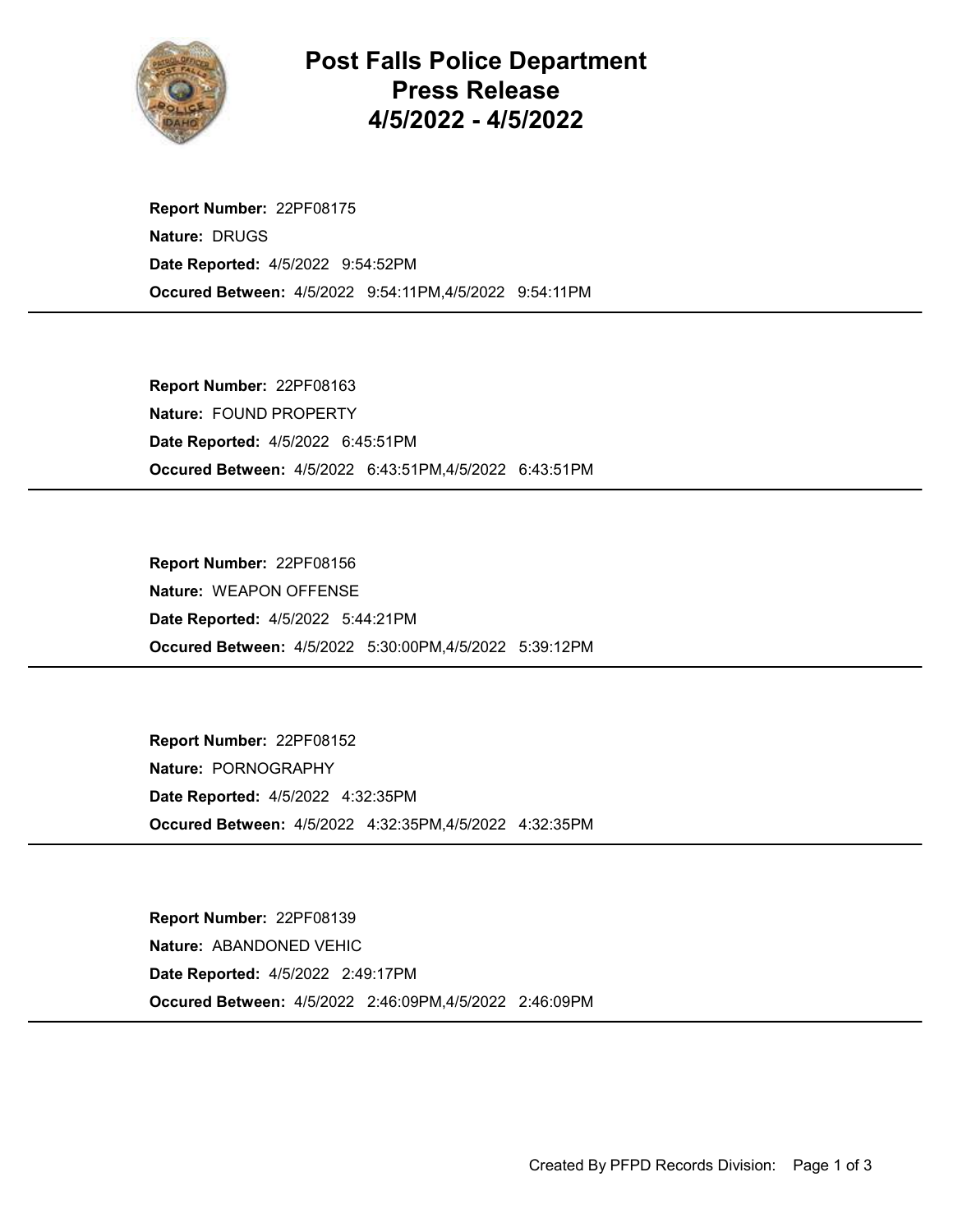Occured Between: 4/5/2022 2:48:24PM,4/5/2022 2:48:24PM Report Number: 22PF08138 Nature: K9 USAGE Date Reported: 4/5/2022 2:48:47PM

Occured Between: 4/5/2022 1:00:30PM,4/5/2022 1:00:30PM Report Number: 22PF08127 Nature: SEARCH WARRANT Date Reported: 4/5/2022 1:02:16PM

Occured Between: 4/5/2022 11:45:00AM,4/5/2022 12:00:00PM Report Number: 22PF08120 Nature: PROTECTIVE CUST Date Reported: 4/5/2022 12:01:13PM

Occured Between: 4/4/2022 5:00:00PM,4/5/2022 8:15:00AM Report Number: 22PF08106 Nature: VEHICLE THEFT Date Reported: 4/5/2022 8:29:11AM

Occured Between: 4/5/2022 7:26:42AM,4/5/2022 7:26:42AM Report Number: 22PF08103 Nature: AGENCY ASSIST Date Reported: 4/5/2022 7:26:42AM

Occured Between: 4/5/2022 5:13:19AM,4/5/2022 5:13:19AM Report Number: 22PF08097 Nature: WARRANT SERVICE Date Reported: 4/5/2022 5:13:28AM